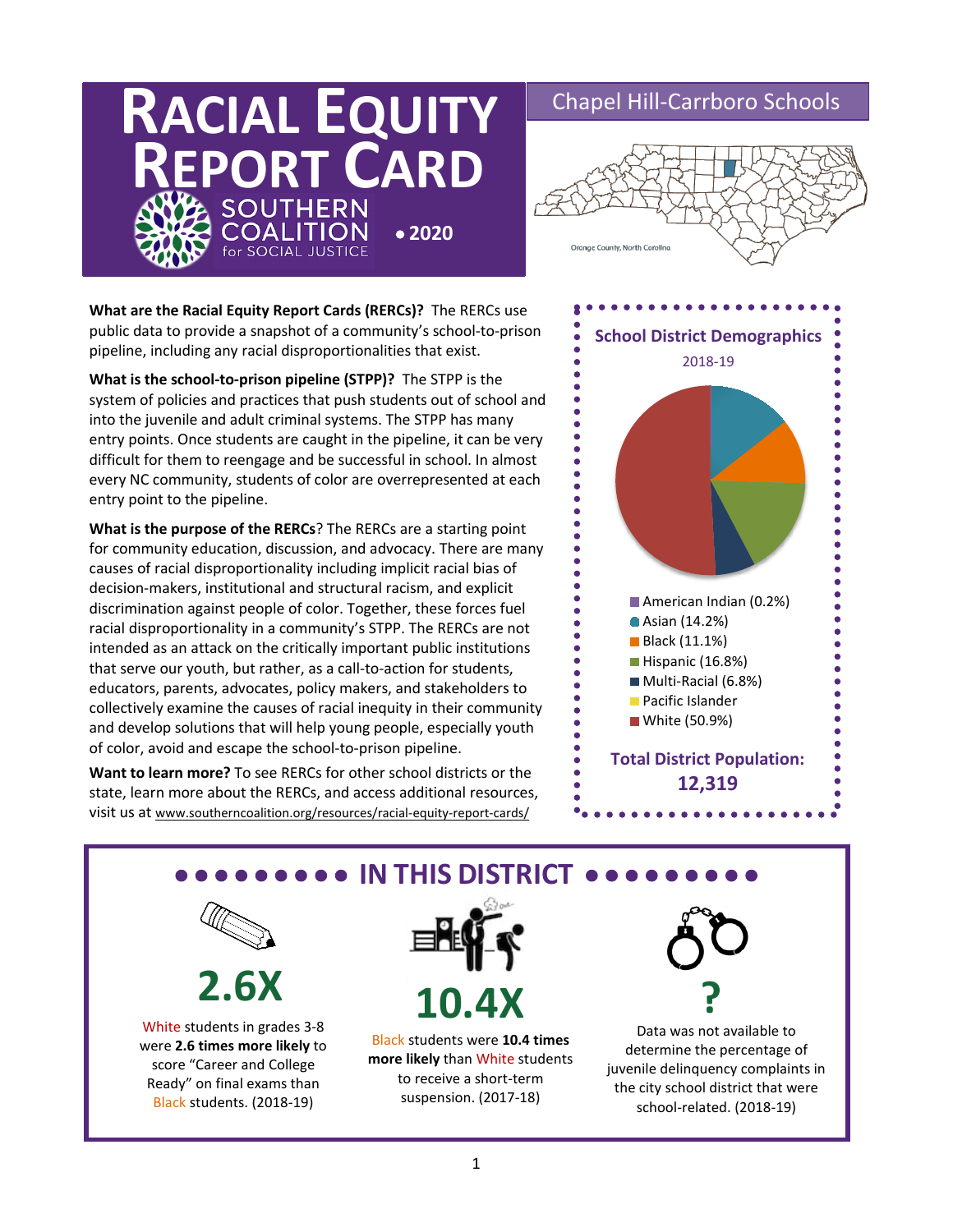## **SCHOOL PERSONNEL**

A diverse school staff representative of the student body is one important way to help equalize opportunities for students of color. A recent study revealed that low-income Black students in North Carolina who had at least one Black teacher in elementary school were significantly more likely to graduate high school and consider attending college. Despite this, North Carolina's teaching force remains disproportionately White. **In 2018- 19, 78.7% of the state's teachers were White, even though only 47.3% of the state's student population was White.**

School Year 2018-19



### **ACADEMIC ACHIEVEMENT**

Students who are behind academically are more likely to have attendance issues, experience behavior struggles, and drop out of school. **Statewide, only 28% of Black students in grades 3-8 scored "College and Career Ready" on their final exams, compared to 59% of White students in 2018-19.** While standardized test scores are not a reliable measure of true ability for all students, they serve as the basis for many important decisions (e.g. course placement, grade promotion, identification as academically or intellectually gifted). Thus, low test scores can negatively impact a student's overall academic opportunities and outcomes.

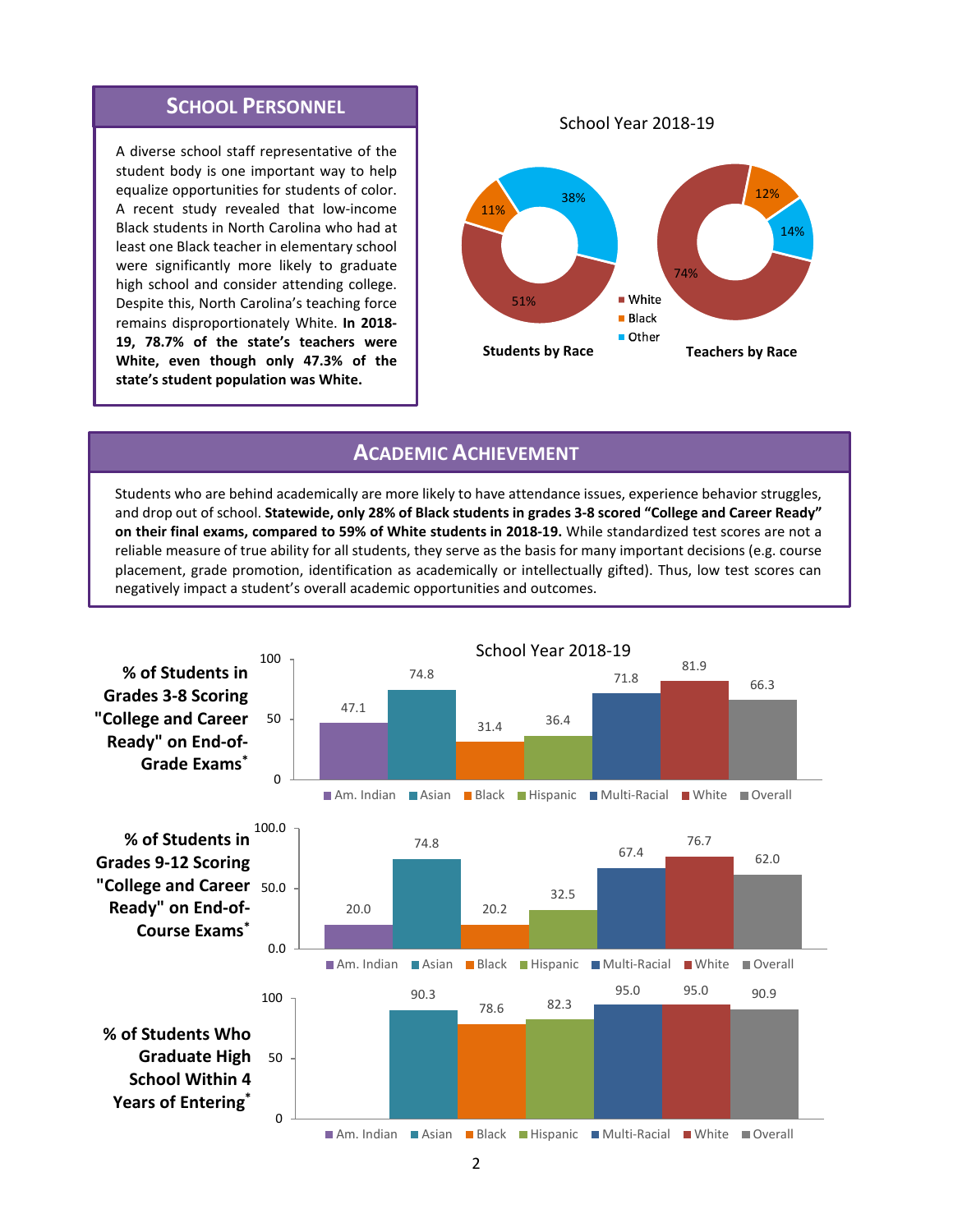**SCHOOL DISCIPLINE**

Any time a student spends out of the classroom for disciplinary reasons is time that student is not learning. Research shows that out-of-school suspension is ineffective at correcting student misbehavior and, instead, increases a student's chances of experiencing negative academic outcomes and future court involvement. Further, the use of suspension has no measurable positive impact on overall school safety**.**

Importantly, some students are more likely to receive a suspension. **Statewide, Black students received 55.2% of all short-term suspensions, even though they made up only 25% of the student population in 2017- 18.** This disproportionality exists despite the fact that studies show Black and White students misbehave at similar rates.

While many schools have decreased suspensions in recent years, there has been an increase in other discipline measures that take students out of their normal classroom or school, such as in-school suspension or transfers to alternative schools. Like suspension, these measures disrupt student learning and are often ineffective unless appropriate support is provided in the alternative setting.



Am. Indian Asian Black Hispanic Multi-Racial P. Islander White

**Short-Term Suspension Rates by Race†**



Number of Short-Term Suspensions Per 100 Students

| <b>2017-18 DISTRICT OVERVIEW</b>                                    |     |
|---------------------------------------------------------------------|-----|
| <b>Short-Term</b><br><b>Suspensions (STS)</b><br>(1-10 school days) | 239 |
| <b>STS Rate</b><br>(Per 100 Students)                               | 1.9 |
| <b>Long-Term Suspensions</b><br>(more than 10 days)                 | n   |
| <b>Expulsions</b> (indefinite)                                      |     |



#### **---- MISSING INFORMATION ----**

Unfortunately, statewide data is not publicly available for many important measures such as:

- Use of in-school suspension at the school and district level
- Suspensions disaggregated by offense, grade, length, etc.
- Assignments to alternative programs at the school and district level
- School-based arrests and use of force at the school and district level

These are only a few examples of data that should be collected and reported by the N.C. Department of Public Instruction.